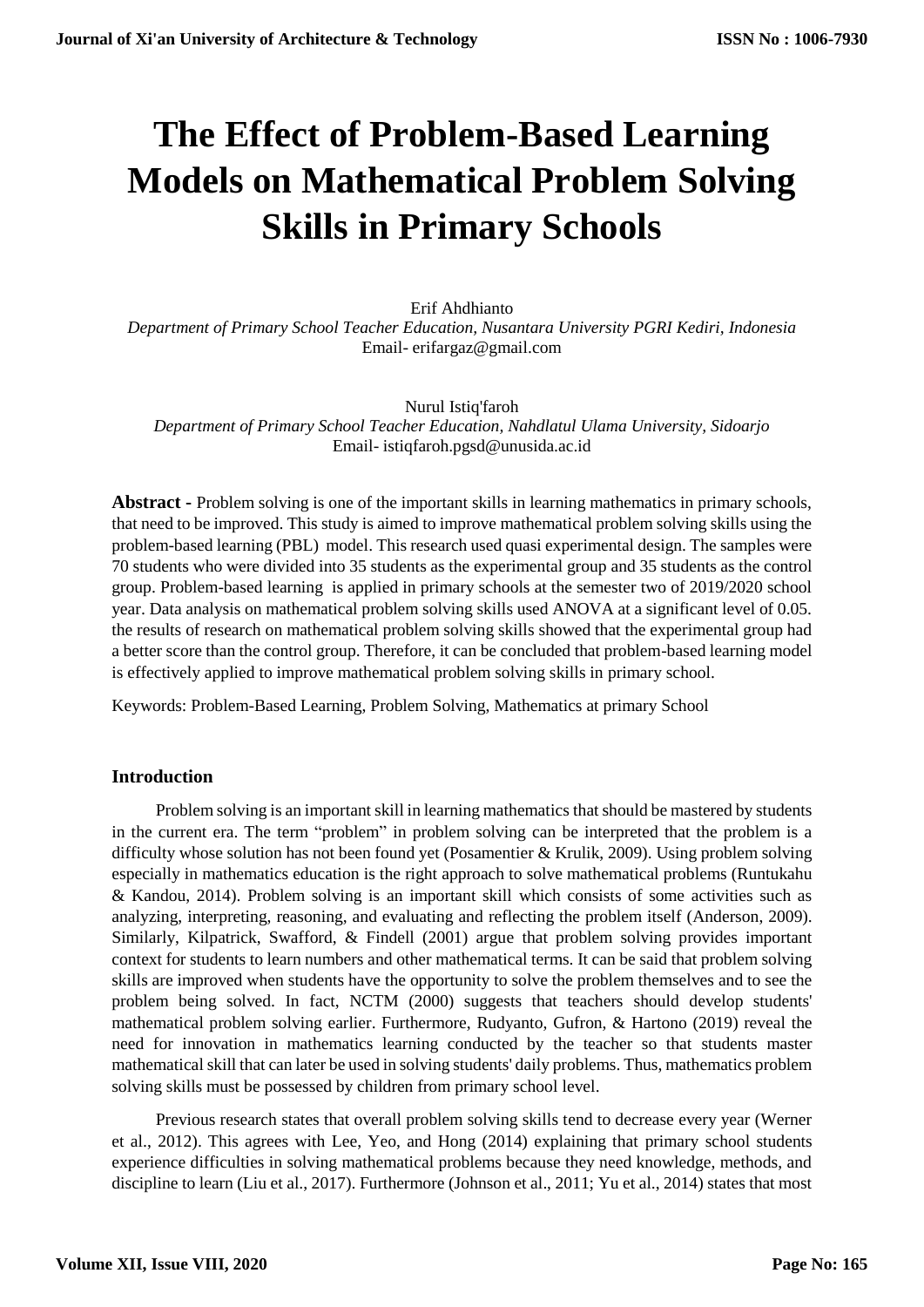students only learn to solve structured problems related to newly learned material. In fact, these assignments are only used as student exercises in evaluating learning (Ozcan, 2015). Therefore, it is very important to train students in solving non-routine problems using appropriate learning methods or techniques so that students are able to work on problems both at school and outside of school.

These problems need to be solved by implementing appropriate methods to guide students to think at a higher level and solve mathematical problems (Darling-Hammond et al., 2019). Several learning models have been applied to improve mathematical problem solving skills. However, the problem-based learning (PBL) model is seen as the most effective learning model in improving mathematical problem solving skills (Li & Tsai, 2017). In this study, PBL as learning model is used to solve problem that have been experienced by students before in order to obtain new knowledge. There are five steps in learning using the PBL such as; problem analysis, setting learning objectives, gathering information, summarizing and reflecting (Lin et al., 2010).

Teacher in PBL is only a facilitator *(student centered*) where relevant problems are introduced early in the instruction cycle and are used to provide context and motivation in learning (Michael, 2004). Furthermore (Tan, 2003; Wee & Kek, 2002: 12) states that PBL is learning approach by making confrontation to students with some practical problems that have a context with the real world. So it can be stated that the Problem Based Learning (PBL) model is a learning model in which students are actively involved in solving problems in students 'daily lives, so that this learning model can improve mathematical problem solving skills and students' learning motivation increases.

Previous research also revealed that primary school students really enjoyed PBL as a result of their curiosity (Copley, 1999). As a model of learning mathematics, PBL provides opportunities for students to present their assignments as well as questions and answers with their peers in the learning process in class (Erickson, 1999; Van de Walle, 2001). In addition, PBL is able to make learning in schools more meaningful and make students able to develop skills in solving mathematical problems (Kammanee, 2008).

Many researchers have implemented PBL learning models to improve their mathematical problem solving skills, but the findings are varied. Previous studies have shown that PBL is effective in increasing environmental attitudes, independent learning, and science process skills compared to traditional learning (Sungur & Tekkaya, 2006; Wilder, 2014). In addition, mathematics learning shows that students taught with PBL learning models have more effective results in understanding long-term concepts and knowledge than students who are taught with teacher-centered learning (Li & Tsai, 2017; Wirkala & Kuhn, 2011). But, the application of PBL in improving problem solving skills in primary schools is still rarely explored. Thus, in the current research, we focus on exploring the effects of PBL to foster students' problem solving skills in mathematics in elementary school. Therefore, this study is aimed to determine the effect of PBL to improve mathematical problem solving skills in primary schools.

This experimental research used Quasi Experimental research design. The subjects of the study were two classes from two parallel school consisting as one experimental group class and one control group class selected using random sampling technique. This research was conducted in October of academic year 2019/2020.

| <b>Groups</b>       | <b>Pre-test</b> | <b>Treatments</b>      | <b>Post-test</b> |
|---------------------|-----------------|------------------------|------------------|
| <b>Experimental</b> | MPSS            | Problem-based learning | <b>MPSS</b>      |
| <b>Control</b>      | MPSS            | Conventional teaching  | <b>MPSS</b>      |

Tabel 1. Pretest and Posttest Control Group Design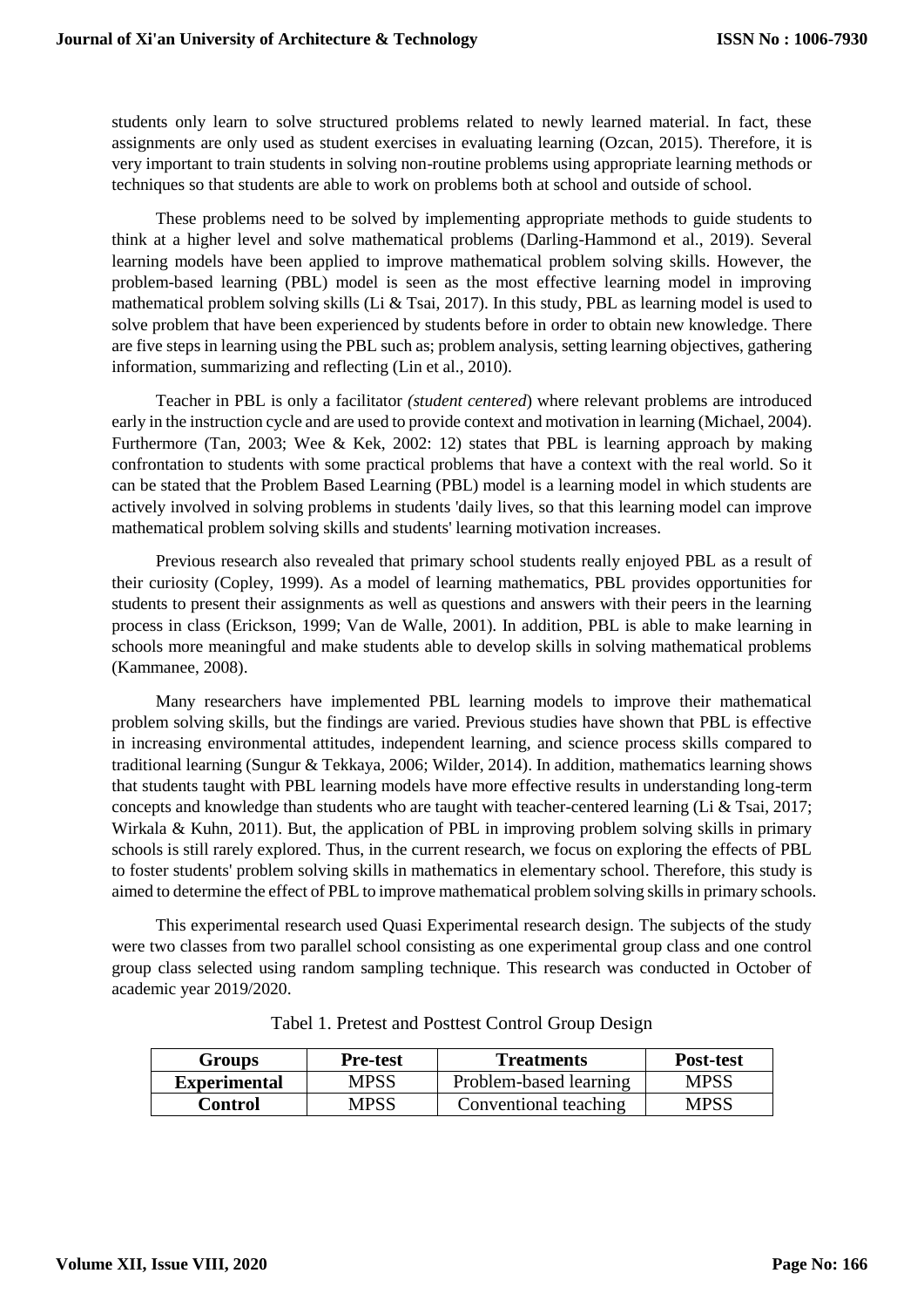# Research Sample

The samples were 70 students of 5th grade (11-12 years old) at SDN Ganungkidul, Indonesia. All students were divided into experimental groups ( $n = 35$ ) and controls ( $n = 35$ ) selected by random sampling. Students in the experimental group were taught using problem-based learning (PBL) model and the control group using conventional learning model. All students had equal abilities and livedin cities with moderate economic levels. All students were taught by one teacher who has more than 5 years of learning experience and certified Education qualification. Furthermore, the teacher is given direction to apply a different learning model, namely learning with PBL model and learning with conventional learning models.

Research Instruments

Mathematical problem solving skills consisted of 4 sub-scales adapted from Polya (1973), such as understanding problems, making plans, solving problems according to plan, and making conclusion. In detail, the scoring rubric for problem-solving skills was presented in Table 2.

| <b>Sub-scales</b> | score                       | <b>Scoring indicators</b>                                            |  |  |  |
|-------------------|-----------------------------|----------------------------------------------------------------------|--|--|--|
| understanding     | 2                           | Students write what is known and what is asked clearly from the      |  |  |  |
| problems          |                             | given problem.                                                       |  |  |  |
|                   | 1                           | students write what is known and what is asked but not related to    |  |  |  |
|                   |                             | the problem given.                                                   |  |  |  |
|                   | $\boldsymbol{0}$            | students do not write down anything from the problem                 |  |  |  |
| making plans      | 2                           | Students write the completion of plan and use all the information    |  |  |  |
|                   |                             | that has been collected.                                             |  |  |  |
|                   | $\mathbf{1}$                | Students write a plan for completion but not coherent                |  |  |  |
|                   | $\overline{0}$              | Students do not write plans to solve problems                        |  |  |  |
| solving           | $\overline{4}$              | Students Solve problems according to plans that have been made       |  |  |  |
| problems          |                             | correctly, there are no procedural errors, and no calculation errors |  |  |  |
| according<br>to   | 3                           | Students Solve problems according to plans that have been made,      |  |  |  |
| plan              |                             | there was no procedural error, but calculation errors occurred       |  |  |  |
|                   | $\overline{2}$              | Students Solve problems according to plans that have been made,      |  |  |  |
|                   |                             | but there are procedural errors and calculation errors.              |  |  |  |
|                   | $\mathbf{1}$                | Students Solve problems according to plans that have been made,      |  |  |  |
|                   |                             | but there are procedural errors and calculation errors               |  |  |  |
|                   | $\overline{0}$              | Students do not solve problems according to plans that have been     |  |  |  |
|                   |                             | made                                                                 |  |  |  |
| making            | $\mathcal{D}_{\mathcal{L}}$ | Students make conclusions in accordance with the questions and       |  |  |  |
| conclusion        |                             | results                                                              |  |  |  |
|                   | $\mathbf{1}$                | Students make conclusion but do not match the questions and          |  |  |  |
|                   |                             | results                                                              |  |  |  |
|                   | $\Omega$                    | Students do not make conclusion                                      |  |  |  |

| Table 2. Problem Solving Skills Rubric |  |  |
|----------------------------------------|--|--|
|                                        |  |  |

The instrument of mathematical problem solving skills consisted of 6 items in the form of description. All questions had been adjusted to basic competencies and indicators in accordance with the curriculum in primary schools (Ministry of Education., 2013). Furthermore, the instrument was validated by two mathematics education experts. The validation related to: (1) the suitability of the questions with the indicators, (2) the level of difficulty of the questions, (3) the use of language, (4) the truth of the concept. After being validated by expert judgment, it was empirically validated to 30 students at SDN Kedungdowo, Indonesia. Based on the results of the test, 5 questions were classified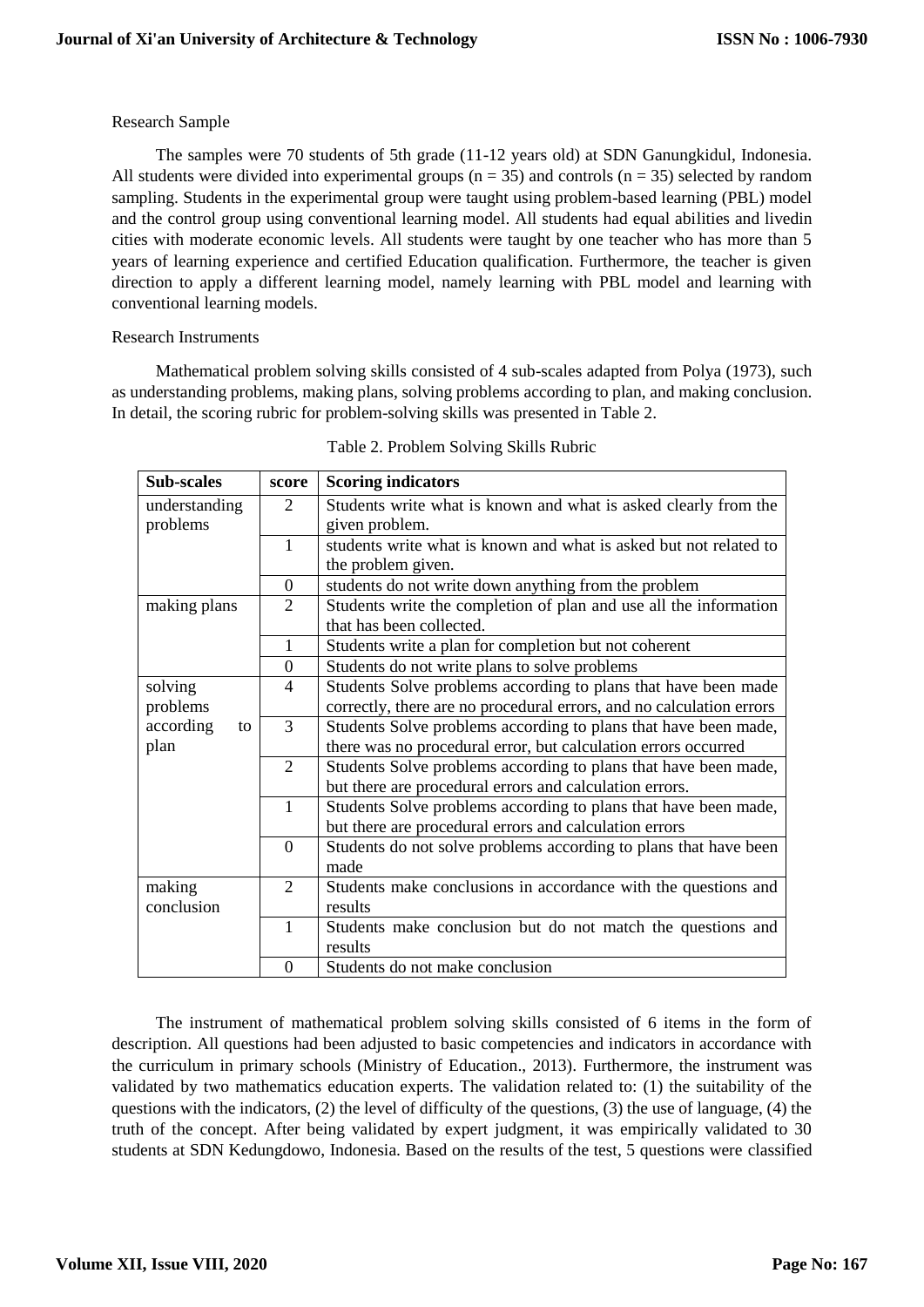as valid and 1 question was classified as invalid (table 3). After analysis, the reliability coefficient of the test was 0.674.

| <b>Items</b> | $\mathbf{r}_{\text{observed}}$ | $r_{table}5\%$<br>$(n=30)$ | $\boldsymbol{p}$ | <b>Criteria</b> |
|--------------|--------------------------------|----------------------------|------------------|-----------------|
| Question 1   | 0,710                          | 0,361                      | 0,000            | Valid           |
| Question 2   | 0,100                          | 0,361                      | 0,599            | Invalid         |
| Question 3   | 0,582                          | 0,361                      | 0,001            | Valid           |
| Question 4   | 0,417                          | 0,361                      | 0,022            | Valid           |
| Question 5   | 0,733                          | 0,361                      | 0,000            | Valid           |
| Question 6   | 0,638                          | 0,361                      | 0,000            | Valid           |

Table 3. Validity of Item Problem Problem solving skills

# **Results and Discussion**

Data analysis in this study used the One-way ANOVA statistical test to determine the average pre-test between the experimental group and the contral group in mathematics problem solving skills in elementary school. The results are shown in Table 4.

Tabel 4. One-way ANOVA results for pre-test mean scores

| <b>Dependent Variables</b> | Groups       | M     | SD    | df |       |      |
|----------------------------|--------------|-------|-------|----|-------|------|
| Problem Solving            | Experimental | 57.30 | 10.19 |    | 2.925 | .092 |

The table 4 shows that there is no difference in the pre-test scores between the control and experimental group in mathematical problem solving skills ( $p > 0.05$ ). Thus, it can be stated that both the experimental group and the contral group have the same ability in mathematical problem solving skills.

Furthermore, ANOVA statistical test is used to determine the effect of PBL learning models. The results of the analysis of the effect of the PBL model on mathematical problem solving skills are presented in Table 5.

| <b>Dependent Variables</b> | Groups       | $\boldsymbol{M}$ | SL   |        |      |
|----------------------------|--------------|------------------|------|--------|------|
| Problem solving            | Experimental | 76.73            | 1.01 | 27.431 | .000 |

Tabel 5. One-way ANOVA results for post-test mean scores

Based on table 5 above shows that students in the experimental group ( $M = 76.73$ ; SD = 11.01) had higher mean score than control group ( $M = 62.23$ ; SD = 12.01). Thus, it can be stated that there is significant difference in learning using PBL models [p <0.05]. The findings in this study indicate that learning process using different learning models affects the average post-test scores between the experimental group and the control group students.

This study has tested the effect of problem-based learning (PBL) model on mathematical problem solving skills compared to conventional learning. The ANOVA results show that students who are taught with PBL model higher than students who are taught using conventional learning models. The mathematical problem-solving skills in primary school students may increase because teachers continue to innovate in creating active, creative, and fun learning activity through group discussions. In studentcentered learning, students are always required to be active and given the opportunity to ask questions in accordance with the material relating to students' daily lives. Thus, it can be stated that learning can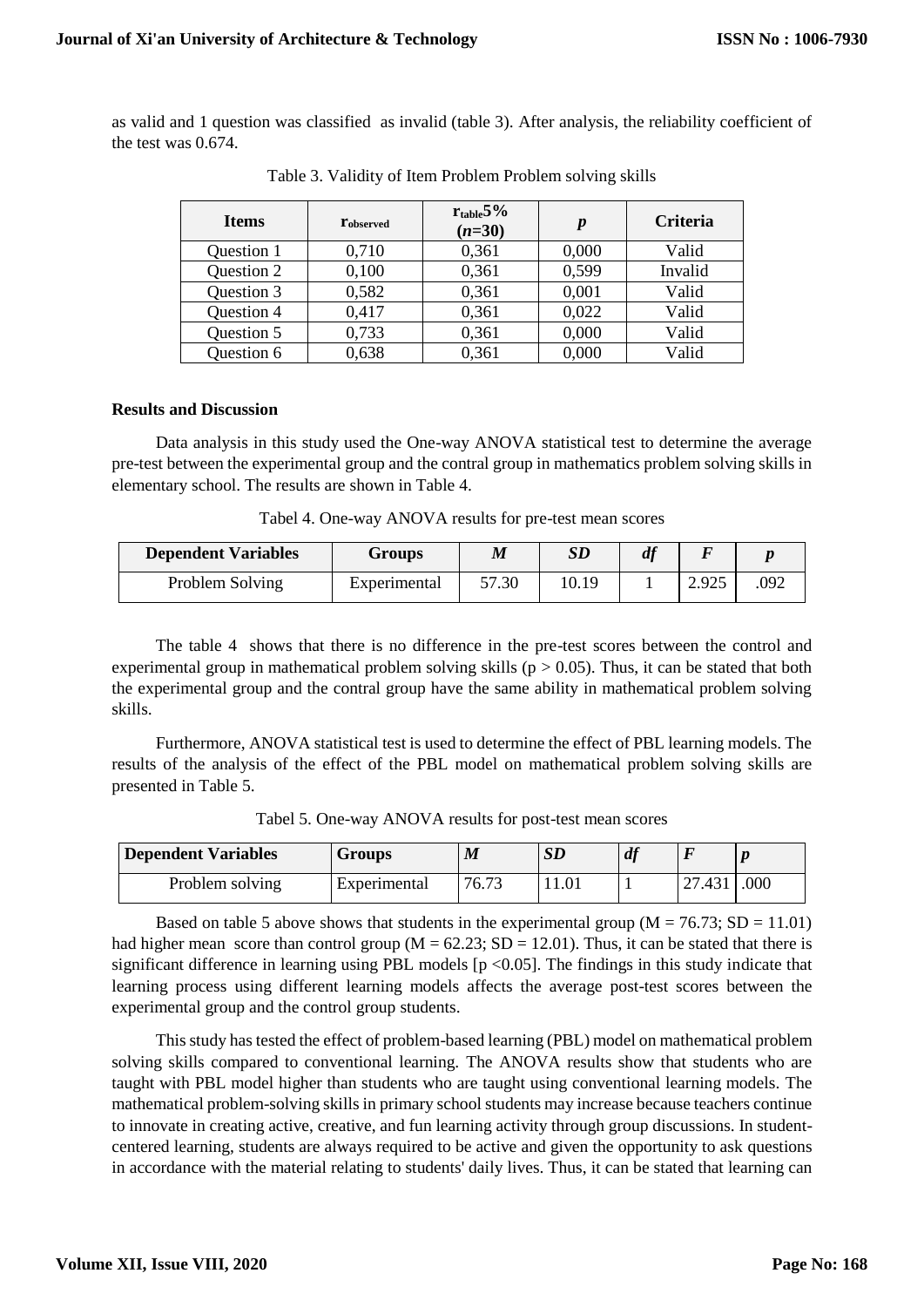improve students' mathematical problem solving skills. The results of this study are in line with research conducted by (Cook & Moyle, 2002; Morales-Mann & Kaitell, 2001), where PBL models produce significant and clear benefits for students that are able to improve mathematical problem solving skills.

The students' pre-test and post-test results in experimental and control group showed a change in mathematical problem solving skills. But the changes occurred significantly in the experimental group. In this case, the experimental group gave a better effect after using PBL model. The post-test scores were high because the teacher always facilitates students by linking learning to the context of students' daily lives (Johnson, 2011). In this case, mathematical problem solving skills will develop well when learning is associated with students' real situations (Wright, 2001). This finding is in line with Pedersen and Liu (2002) which states that students taught using PBL succeed in developing problem solving skills relates in their live. Furthermore, the study results reported by Argaw et al. (2017) also showed that PBL significantly promoted students' mathematical problem solving skills. Thus, PBL learning models need to be applied in solving mathematical problems both in the classroom and at home.

#### **Conclusion**

The results of this study shows that the average score of students' mathematical problem solving skills in the experimental group increases after using the problem-based learning (PBL) model compared to students in the control group. The use of problem-based learning (PBL) help students to solve mathematical problems. Thus, the results of this study indicate that problem-based learning (PBL) is effective for improving mathematical problem solving skills in primary schools. Furthermore, students are more active and learning becomes more meaningful because teachers are able relate the problem with real lives through group discussions.

#### **Acknowledgements**

The researcher would like to thank Lembaga Pengelola Dana Pendidikan (LPDP) Indonesian endowment fund for education, Finance ministry of Indonesia for supporting this research.

## **References**

- Anderson, J. (2009). Mathematics curriculum development and the role of problem solving. In K. School (Ed) *Proceedings of 2009 Australian Curriculum Studies Association National Biennial Conference*. Curriculum: A National Conversation (pp. 1-8). (2-4 Oct 2009) [http://www.acsa.edu.au/pages/page484.asp.](http://www.acsa.edu.au/pages/page484.asp)
- Argaw, A. S., Haile, B. B., Ayalew, B. T., & Kuma, S. G. (2016). The effect of problem-based learning (PBL) instruction on students' motivation and problem-solving skills of physics. *Eurasia Journal of Mathematics,* Science and Technology Education, 13(3), 857–871.
- Cook, M., & Moyle, K. (2002). Students' evaluation of problem-based learning. *Nurse Education Today, 22*, 330–339.
- Copley, J. V. (1999). *Mathematics in the early years*. Reston, VA: National Council of Teachers of Mathematics.
- Erickson, D. K. (1999). A problem-based approach to mathematics instruction. *Math Teach, 92*(6), 516–521.
- Johnson, E. B. (2011). *Contextual teaching and learning menjadikan kegiatan belajar mengajar mengasyikkan dan bermakna*. Bandung: MLC
- Kammanee, T. (2008). *Science of teaching knowledge for effectiveness of teaching and learning process.* Bangkok: Chulalongkorn Printing.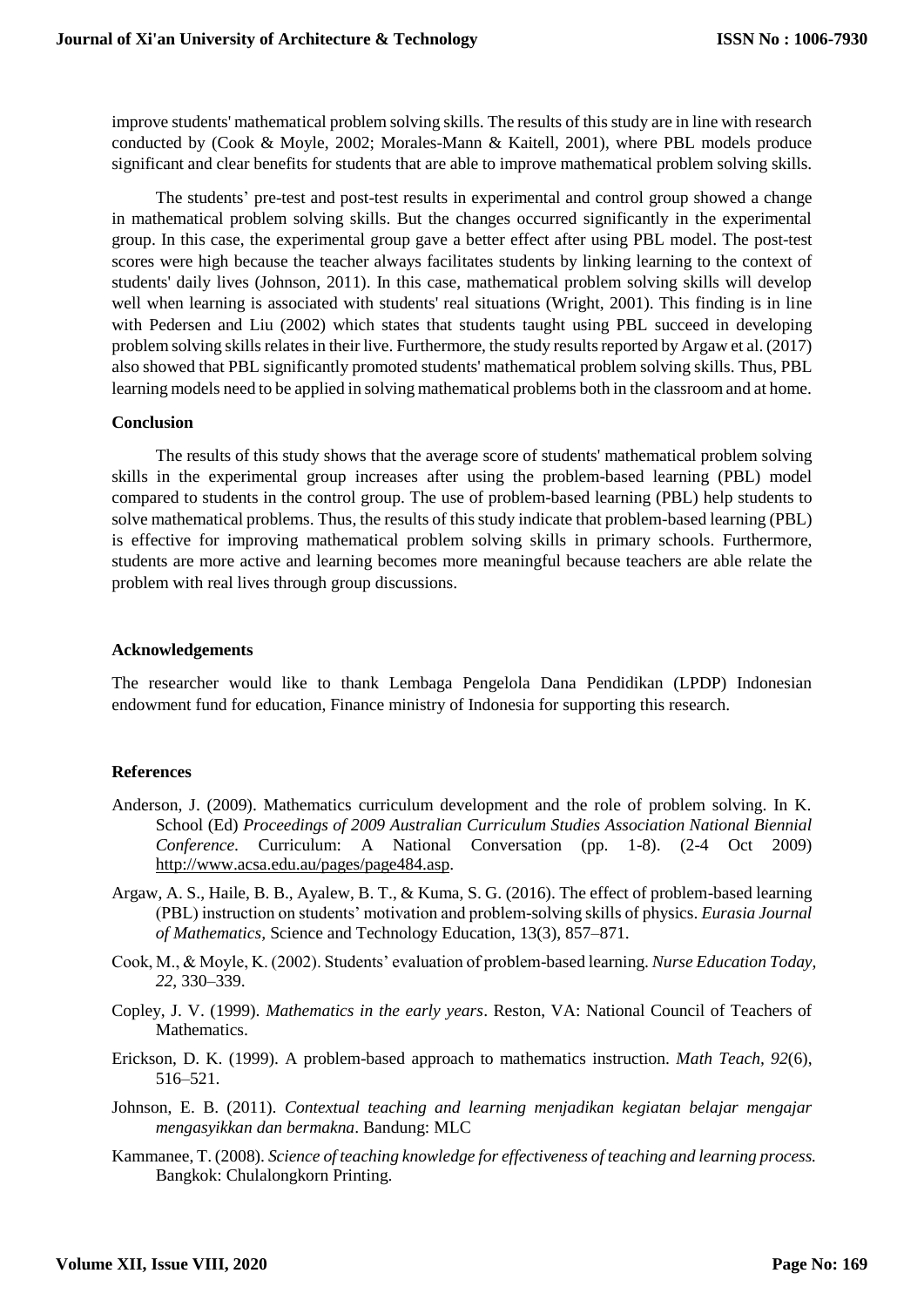- Kilpatric, J., Swafford, J., & Findell, B. Eds. (2001). *Adding it up: Helping children learns mathematic*. Washington, DC: National Academy Press.
- Lee, N. H., Yeo, D. J. S., & Hong, S. E. (2014). A metacognitive-based instruction for primary four students to approach non-routine mathematical word problems. *ZDM Mathematics Education, 46*(3), 465–480.
- Li, H.-C., & Tsai, T.-L. (2017). The implementation of problem-based learning in a Taiwanese primary mathematics classroom: lessons learned from the students' side of the story. *Educational Studies, 43*(3), 354–369.
- Lin, C. F., Lu, M. S., Chung, C. C., & Yang, C. M. (2010). A comparison of problembased learning and conventional teaching in nursing ethics education. *Nursing Ethics, 17*(3) 373–382.
- Liu, Z., Zhi, R., Hicks, A., & Barnes, T. (2017). Understanding problem solving behavior of 6–8 graders in a debugging game. *Computer Science Education, 27*(1), 1–29.
- Michael, P. (2004). Does Active Learning Work? A Review of the Research. *Journal of Engineering Education*, 93(3), 223-231
- Ministry of Education. (2013). *Kerangka Dasar Kurikulum 2013*. Kementerian Pendidikan dan Kebudayaan Direktorat Jenderal Pendidikan Dasar. Jakarta
- Morales-Mann, E., & Kaitell, C. A. (2001). Problem-based learning in a new Canadian curriculum. *Journal of Advanced Nursing, 33*(1) 13–19.
- National Council of Teachers of Mathematics (NCTM). (2000). Principles and standards for school mathematics. Reston, VA: National Council of Teachers of Mathematics.
- Ozcan, Z. Ç. (2015). The relationship between mathematical problem-solving skills and self-regulated learning through homework behaviours, motivation, and metacognition. *International Journal of Mathematical Education in Science and Technology, 47*(3), 408–420.
- Pedersen, S., & Liu, M. (2002). The transfer of problem-solving skills from a problem-based learning environment. *Journal of Research on Technology in Education, 35*(2), 303–320.
- Polya, G. (1973). *How to solve it.* Princeton, NJ: Princeton University Press
- Posamentier, A. S., & Krulik, S. (2009). *Problem solving in mathematics*, grades 3-6: Powerful strategies to deepen understanding. Corwin Press
- Rudyanto, H., Ghufron, A., & Hartono. (2019). Use of integrated mobile application with realistic mathematics education: A study to develop elementary students creative thinking ability. *International journal of interactive mobile technologies*, [13\(10\),](https://online-journals.org/index.php/i-jim/issue/view/409) 19-27. https://doi.org/10.3991/ijim.v13i10.11598
- Runtukahu, T., & Kandou, S. (2014). *Pembelajaran matematika dasar bagi anak berkesulitan belajar*. Yogyakarta: Ar-Ruzz Media.
- Sungur, S., & Tekkaya, C. (2006). Effects of problem-based learning and traditional instruction on selfregulated learning. *The Journal of Educational Research, 99*(5), 307–320.
- Van de Walle, J. A. (2001) *Elementary and middle school mathematics: teaching developmentally.* Addison-Wesley Longman, New York.
- Werner, L., Denner, J., Campe, S., & Kawamoto, D. C. (2012). The fairy performance assessment: measuring computational thinking in middle school. In *Proceedings of the 43rd ACM technical symposium on Computer Science Education* (pp. 215–220). Raleigh, NC: ACM.
- Wilder, S. (2014). Impact of problem-based learning on academic achievement in high school: a systematic review. *Educational Review, 67*(4), 414–435.
- Wirkala, C., & Kuhn, D. (2011). Problem-based learning in k-12 education: is it effective and how does it achieve its effects? *American Educational Research Journal, 48*(5), 1157–1186.